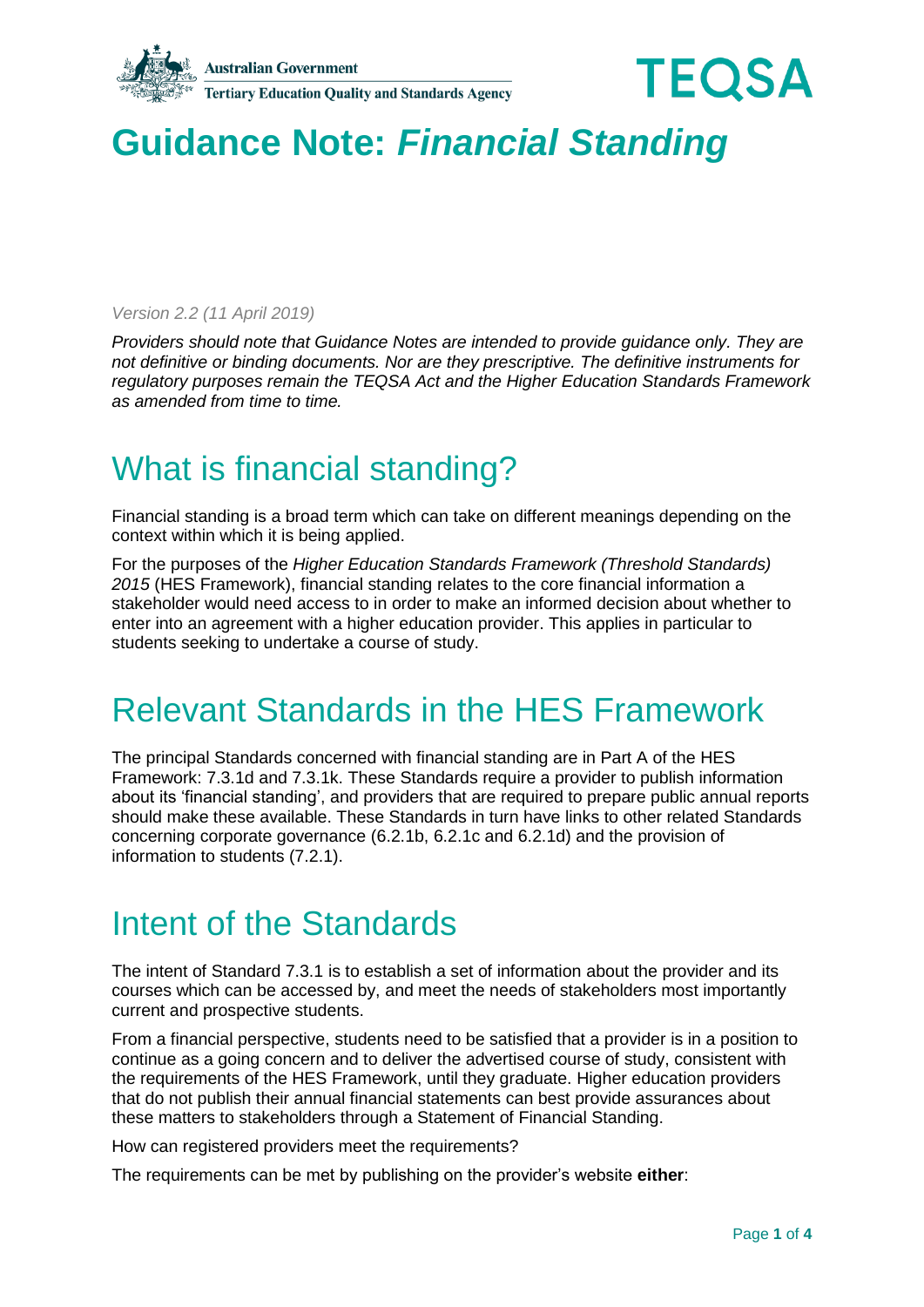



- a provider's audited annual financial statements OR
- a statement of financial standing.

Some providers publish their annual audited financial statements, which provide sufficient information for stakeholders to form a view about their status as a going concern. Providers that rely on publication of their annual financial statements to fulfil the requirement to make their financial standing publicly available should ensure that stakeholders, in particular students, can easily access them, for example by including a prominent link to them from the most visible and accessible webpage with general information about the provider.

Not all providers however are required to publish financial statements. This reflects current Australian accounting standards and legal requirements. It is not the intention of the Standards to impose requirements on providers that are inconsistent with accounting standards and legal requirements.

A Statement of Financial Standing should summarise the key points in their respective financial statements, which are important in informing a decision about financial standing.

TEQSA's guidance to providers for meeting Standard 7.3.1d aims to address the core information needs of stakeholders, in particular students, without imposing excessive burdens on providers.

- For newly registered higher education providers that are yet to have prepared a set of financial statements, TEQSA would expect the provider to publish items 1 and 3 of Appendix A.
- Newly registered higher education providers with pre-existing operations (e.g. as a Registered Training Organisation) should prepare the Statement of Financial Standing in full as described in Appendix A, noting that the audited accounts refer to the entity as it was prior to higher education registration.

Contact your case manager for additional specific guidance on how to comply with the relevant Standard in the HES Framework (Part A of the HES Framework: 7.3.1d).

# What TEQSA will look for in a Statement of Financial Standing?

This section provides guidance on the content of a Statement of Financial Standing that TEQSA would accept as meeting the requirements of Standard 7.3.1d. An example statement has been included at Appendix A.

The model Statement of Financial Standing draws on existing disclosures that most providers are already required to make in order to satisfy other legislative requirements. TEQSA expects that such a Statement and any other relevant information about the provider's financial standing would be made available on the provider's website. An appropriate Statement of Financial Standing would contain the following 3 sections:

- 1. Directors' declaration or equivalent (such as Statement by Appointed Officers or Statement by Members of the Board). Refer to Table 1 below for further guidance.
- 2. Auditor's opinion (where an auditor's opinion relies on a going concern note in the financial statements, the note should also be reproduced), and
- 3. Tuition assurance arrangement details.

Where a provider is required to make its financial statements public, the fourth item below would also be included: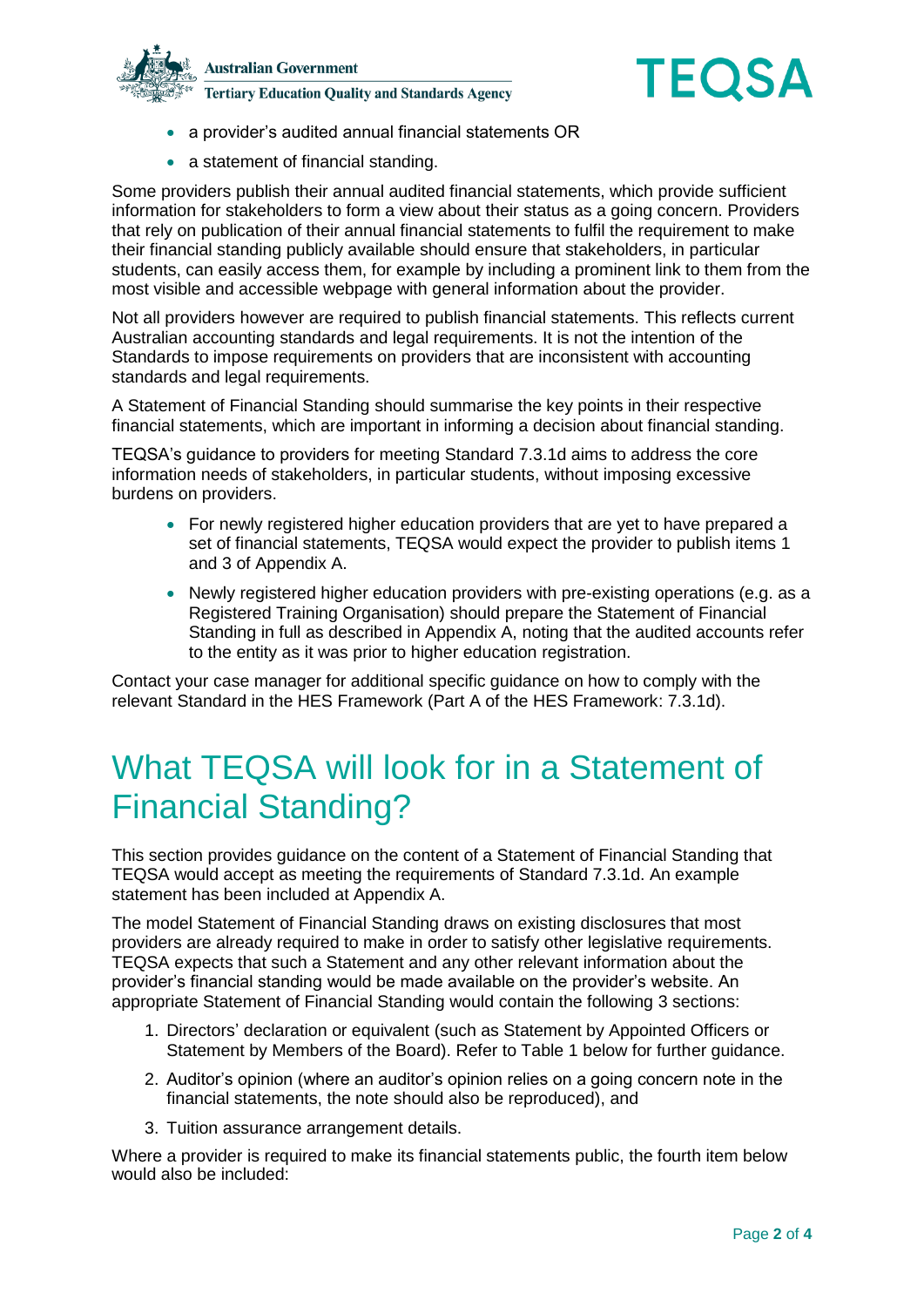



4. A hyperlink to the location of the provider's financial statements (Standard 7.3.1k).

| Company<br><b>Proprietary</b><br><b>Limited</b> | Company<br><b>Limited by</b><br><b>Guarantee</b> | <b>University</b>                                                                                                     | <b>Incorporated</b><br><b>Association</b>      |
|-------------------------------------------------|--------------------------------------------------|-----------------------------------------------------------------------------------------------------------------------|------------------------------------------------|
| Directors'<br>declaration                       | Directors'<br><b>Declaration</b>                 | <b>Financial Statement</b><br>Certification/Statement by<br>the Vice-Chancellor and<br><b>Chief Financial Officer</b> | Statement by<br>Members of the<br><b>Board</b> |

### Table 1. Examples of Directors' Declaration or equivalent for different entity types

**Note:** The examples listed above are not exhaustive and terminology differences may exist between providers.

## Resources and references

Australian Government, *Corporations Act 2001*, section 295.

TEQSA (2016), *Explanations of terms in Part A of the HES Framework 2015*, [<http://www.teqsa.gov.au/explanations-hes-framework-terms>](http://www.teqsa.gov.au/explanations-hes-framework-terms).

*TEQSA welcomes the diversity of educational delivery across the sector and acknowledges that its Guidance Notes may not encompass all of the circumstances seen in the sector. TEQSA also recognises that the requirements of the HESF can be met in different ways according to the circumstances of the provider. Provided the requirements of the HESF are met, TEQSA will not prescribe how they are met. If in doubt, please consult your TEQSA case manager.*

| <b>Version #</b> | <b>Date</b>      | <b>Key changes</b>                                                                              |
|------------------|------------------|-------------------------------------------------------------------------------------------------|
| 1.0              | 19 August 2016   | Made available as beta version for consultation.                                                |
| 2.0              | 4 November 2016  | Further elaboration provided in the 'How can providers meet the<br>requirements?' section.      |
| 2.1              | 13 December 2016 | Requirements for newly registered providers clarified.                                          |
| 2.2              | 11 April 2019    | Consultation advice incorporated into "Appendix A, example<br>Statement of Financial Standing". |